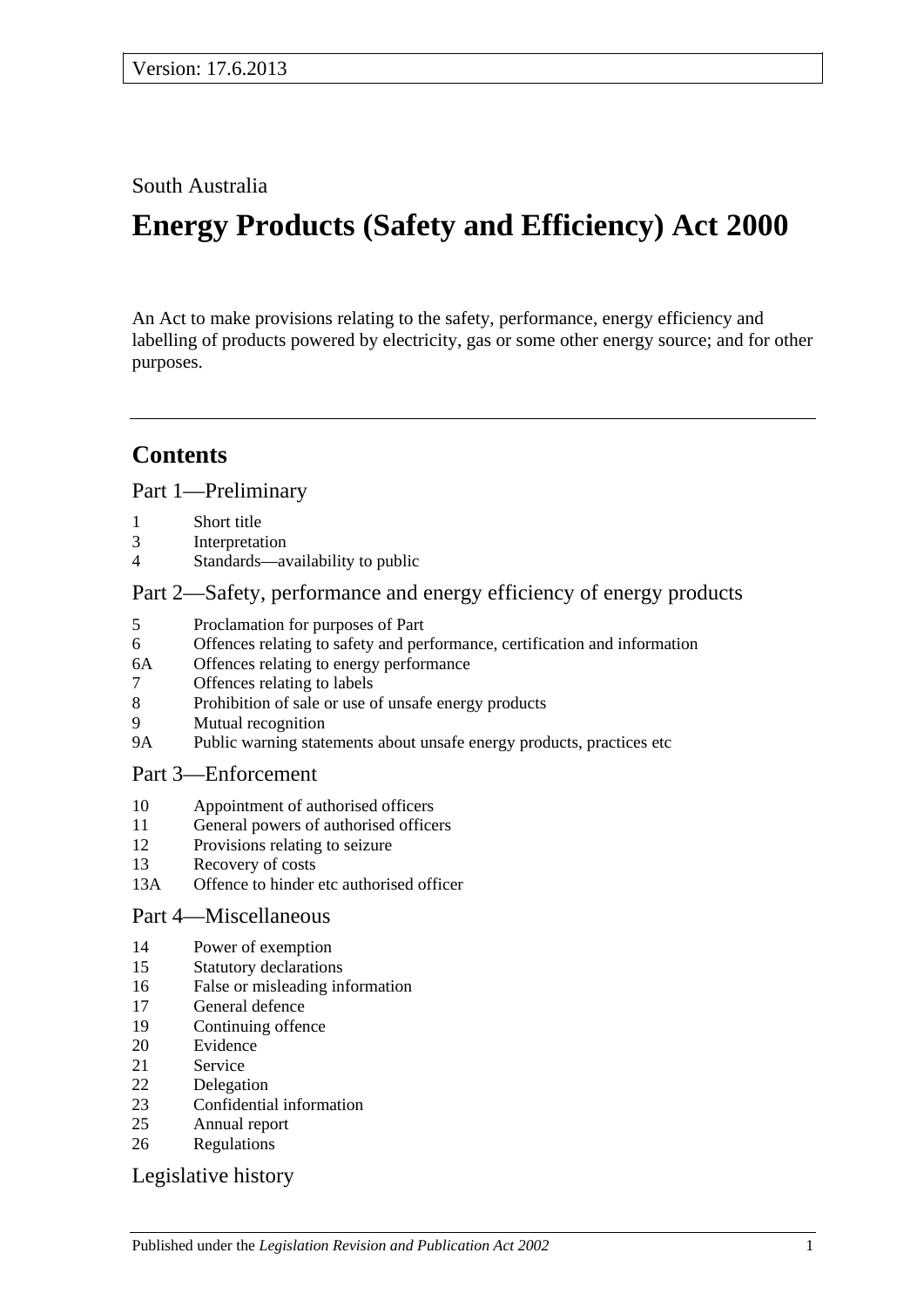#### <span id="page-1-0"></span>**The Parliament of South Australia enacts as follows:**

# **Part 1—Preliminary**

#### <span id="page-1-1"></span>**1—Short title**

This Act may be cited as the *Energy Products (Safety and Efficiency) Act 2000*.

#### <span id="page-1-2"></span>**3—Interpretation**

(1) In this Act, unless the contrary intention appears—

*authorised officer*—see [Part](#page-7-0) 3;

*certification body*—see [section](#page-2-2) 5;

*corresponding law*—see [section](#page-2-2) 5;

*document* includes any disc, tape or other medium in which information is stored;

*energy efficiency labelling standard*—see [section](#page-2-2) 5;

*energy performance standard*—see [section](#page-2-2) 5;

*energy product* means—

- (a) an electrical appliance or a component of an electrical appliance; or
- (b) a gas appliance or a component of a gas appliance; or
- (c) an appliance powered by an energy source other than electricity or gas (such as solar, wind or water) or a component of such an appliance; or
- (d) an appliance powered by any combination of electricity, gas or other energy source, or a component of such an appliance; or
- (e) a device used for or in connection with the conveyance of electricity, gas or other energy source or a component of such a device (including a meter for measuring consumption); or
- (f) an instrument for measuring a characteristic of electricity, gas or other energy source,

but does not include an appliance, component, device or instrument excluded from the ambit of this definition by regulation;

*gas* has the same meaning as in the *[Gas Act](http://www.legislation.sa.gov.au/index.aspx?action=legref&type=act&legtitle=Gas%20Act%201997) 1997*;

*label* includes a stamp or mark;

*public notice* means a notice published in—

- (a) the Gazette; or
- (b) a newspaper circulating generally in the State;

*safety and performance standard*—see [section](#page-2-2) 5;

*second-hand goods* means goods that have been used, or taken from other goods that have been used, for a purpose not connected with their manufacture or sale;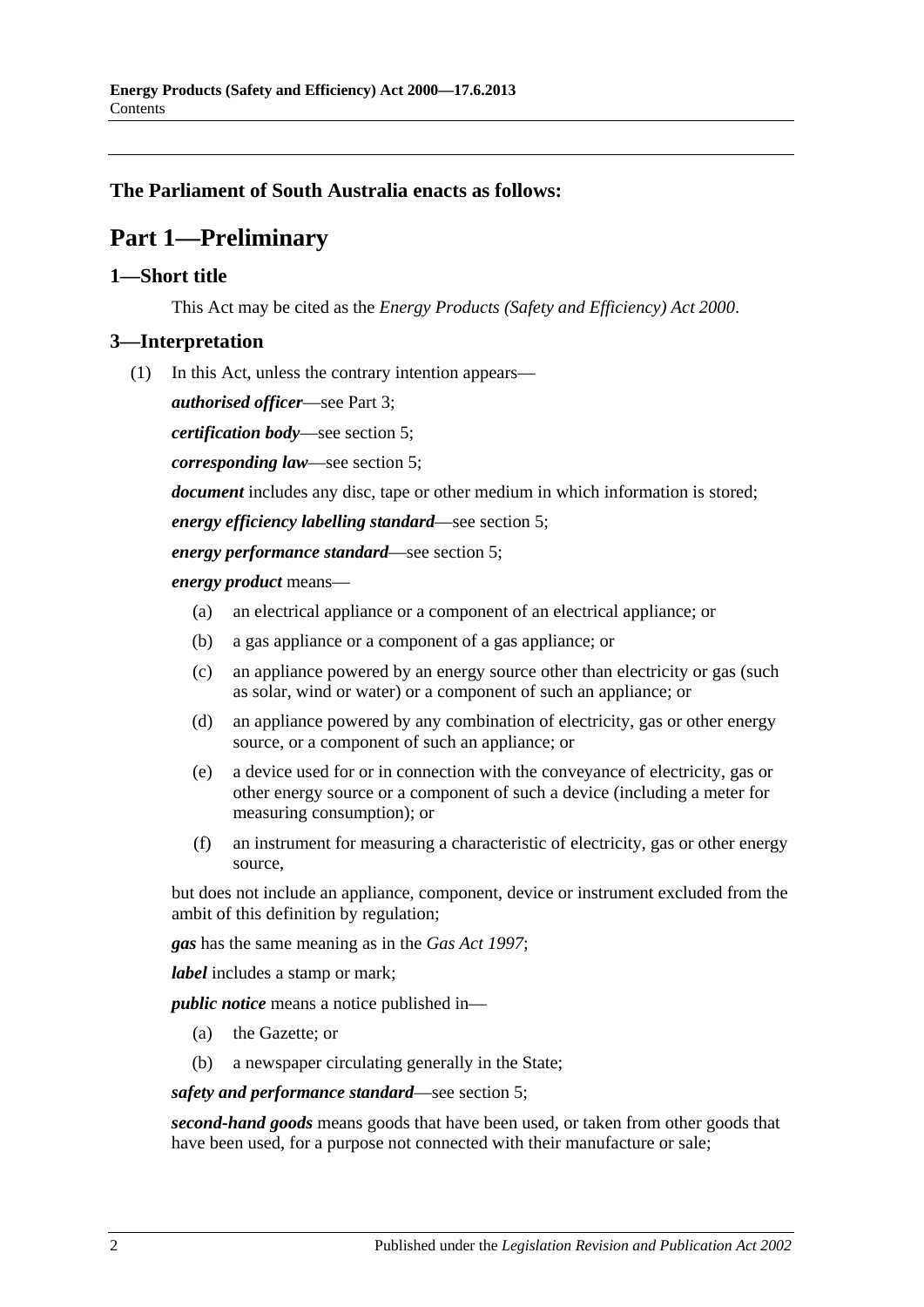*sell* a product includes let the product on hire, advertise the product for sale or hire, display or provide for inspection a sample of a product that is for sale or hire and offer or expose the product for sale or hire;

#### *standard* means—

- (a) an Australian Standard; or
- (b) a code or standard published by or under the authority of the Technical Regulator or a body specified by regulation,

and includes any document called up by or under the code or standard;

*Technical Regulator* means the person holding or acting in the office of Technical Regulator under the *[Electricity Act](http://www.legislation.sa.gov.au/index.aspx?action=legref&type=act&legtitle=Electricity%20Act%201996) 1996*;

*trader* means a person who sells energy products in the course of a trade or business.

#### <span id="page-2-0"></span>**4—Standards—availability to public**

A copy of a standard referred to or incorporated in a proclamation or regulation under this Act must be kept available for inspection by members of the public, without charge and during normal office hours, at the office of the Technical Regulator.

# <span id="page-2-1"></span>**Part 2—Safety, performance and energy efficiency of energy products**

#### <span id="page-2-2"></span>**5—Proclamation for purposes of Part**

- (1) The Governor may, by proclamation, declare—
	- (a) a class of energy product to be a class to which a subsection of [section](#page-3-0) 6 or [6A](#page-3-1) applies; or
	- (b) for the purposes of [section](#page-3-2)  $6(1)$ —a standard or part of a standard, with or without modification, to be a safety and performance standard for a class of energy product; or
	- (c) for the purposes of [section](#page-3-3)  $6(2)$ —a body to be a certification body; or
	- (d) for the purposes of [section](#page-3-4)  $6(3)$ —a standard or part of a standard, with or without modification, to be an information standard for a class of energy product; or
	- (e) for the purposes of [section](#page-3-5)  $6A(1)$ —a standard or part of a standard, with or without modification, to be an energy performance standard for a class of energy product; or
	- (f) for the purposes of regulations under [section](#page-4-1)  $6A(2)$ —a standard or part of a standard, with or without modification, to be an energy efficiency labelling standard for a class of energy product; or
	- (g) for the purposes of [sections](#page-3-2)  $6(1)$  and  $6A(1)$  and  $(2)$ —a law of another jurisdiction to be a corresponding law.
- (2) The Governor may, by proclamation, vary or revoke a proclamation previously made under this section.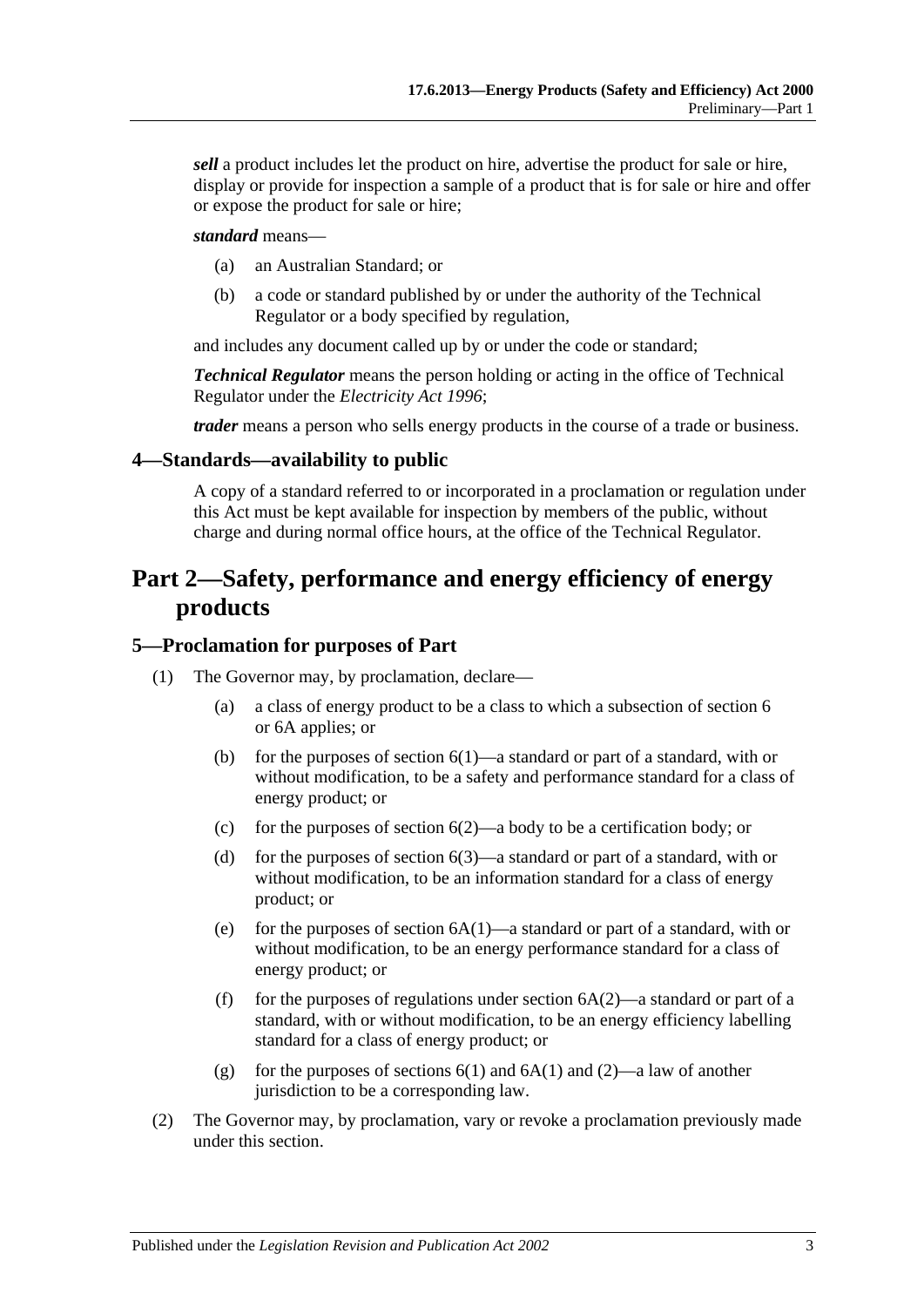(3) A proclamation under this section may refer to a standard as in force at a specified time or as in force from time to time.

### <span id="page-3-2"></span><span id="page-3-0"></span>**6—Offences relating to safety and performance, certification and information**

- (1) A trader must not sell an energy product of a class to which this subsection applies unless it is labelled so as to indicate its compliance with applicable safety and performance standards—
	- (a) under the authority of the Technical Regulator in accordance with the regulations; or
	- (b) under an authority conferred by a corresponding law in accordance with that corresponding law.

Maximum penalty: \$5 000.

Expiation fee: \$315.

<span id="page-3-3"></span>(2) A trader must not sell an energy product of a class to which this subsection applies unless it is labelled under the authority of a certification body or the Technical Regulator so as to indicate its certification by that body or the Technical Regulator.

Maximum penalty: \$5 000.

Expiation fee: \$315.

<span id="page-3-4"></span>(3) A trader must not sell an energy product of a class to which this subsection applies unless the trader provides information in respect of the product to the purchaser in accordance with applicable information standards.

Maximum penalty: \$5 000.

Expiation fee: \$315.

- (4) No offence is committed against [subsection](#page-3-2)  $(1)$ ,  $(2)$  or  $(3)$  if—
	- (a) the sale takes place within 6 months after the date the subsection is applied to the relevant class of energy product; and
	- (b) the product was manufactured in or imported into the State before that date.
- (5) No offence is committed against [subsection](#page-3-2)  $(1)$  or  $(3)$  if—
	- (a) the sale takes place within 6 months after a change in the labelling or information requirements that apply under that subsection; and
	- (b) the product was manufactured in or imported into the State before the change in the requirements; and
	- (c) at the time of the sale the product was labelled, or the information provided, in accordance with requirements applicable at or after the time of manufacture or import of the product.
- (6) This section does not apply to the sale of second-hand goods.

# <span id="page-3-5"></span><span id="page-3-1"></span>**6A—Offences relating to energy performance**

- (1) A trader must not sell an energy product of a class to which this subsection applies unless it is registered so as to indicate its compliance with applicable energy performance standards—
	- (a) in accordance with the regulations; or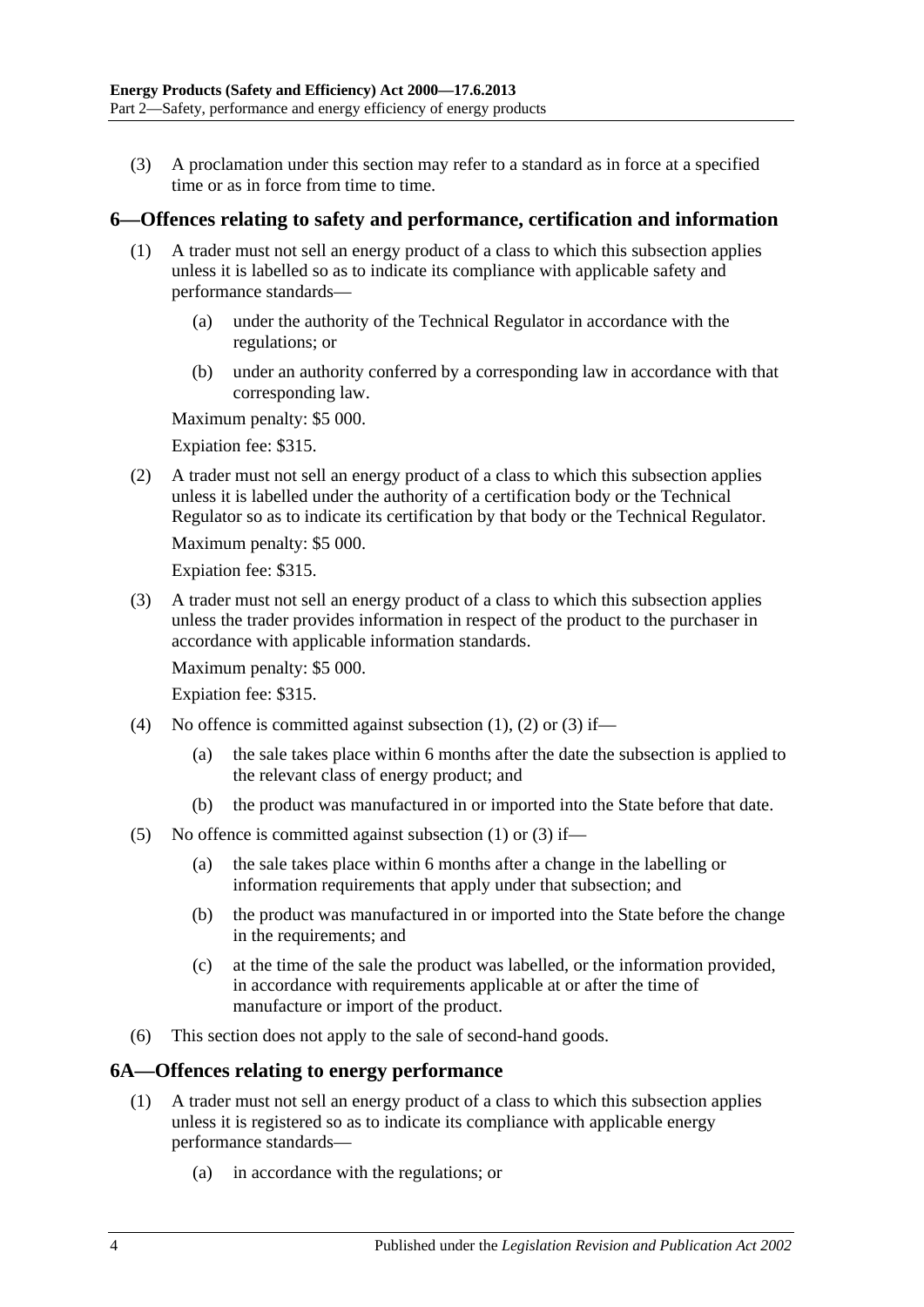(b) in accordance with a corresponding law.

Maximum penalty: \$5 000.

Expiation fee: \$315.

- <span id="page-4-1"></span>(2) A trader must not sell an energy product of a class to which this subsection applies unless it is labelled so as to indicate its energy efficiency—
	- (a) under the authority of the Technical Regulator in accordance with the regulations; or
	- (b) under an authority conferred by a corresponding law in accordance with that corresponding law.

Maximum penalty: \$5 000.

Expiation fee: \$315.

- (3) No offence is committed against [subsection](#page-3-5) (1) or [\(2\)](#page-4-1) if—
	- (a) the sale takes place within 12 months after the date the subsection is applied to the relevant class of energy product; and
	- (b) the product was manufactured in or imported into the State before that date.
- (4) No offence is committed against [subsection](#page-3-5) (1) if—
	- (a) the sale takes place within 12 months after the cancellation of the registration of the product on the grounds that the product no longer complies with the applicable energy performance standards as a result of an alteration in the standards; and
	- (b) the product was manufactured in or imported into the State before the cancellation of the registration.
- (5) No offence is committed against [subsection](#page-4-1) (2) if—
	- (a) the sale takes place within 12 months after a change in the labelling requirements that apply under that subsection; and
	- (b) the product was manufactured in or imported into the State before the change in the requirements; and
	- (c) at the time of the sale, the product was labelled in accordance with requirements applicable at or after the time of manufacture or import of the product.
- (6) This section does not apply to the sale of second-hand goods.

#### <span id="page-4-0"></span>**7—Offences relating to labels**

- <span id="page-4-2"></span>(1) A person must not
	- (a) without proper authority, affix a label to which [section](#page-3-2)  $6(1)$  or  $(2)$  or  $6A(2)$ applies, or which could reasonably be taken to be such a label, to an energy product; or
	- (b) sell an energy product to which a label has been affixed contrary to [paragraph](#page-4-2) (a) knowing that the label was affixed without proper authority.

Maximum penalty: \$10 000.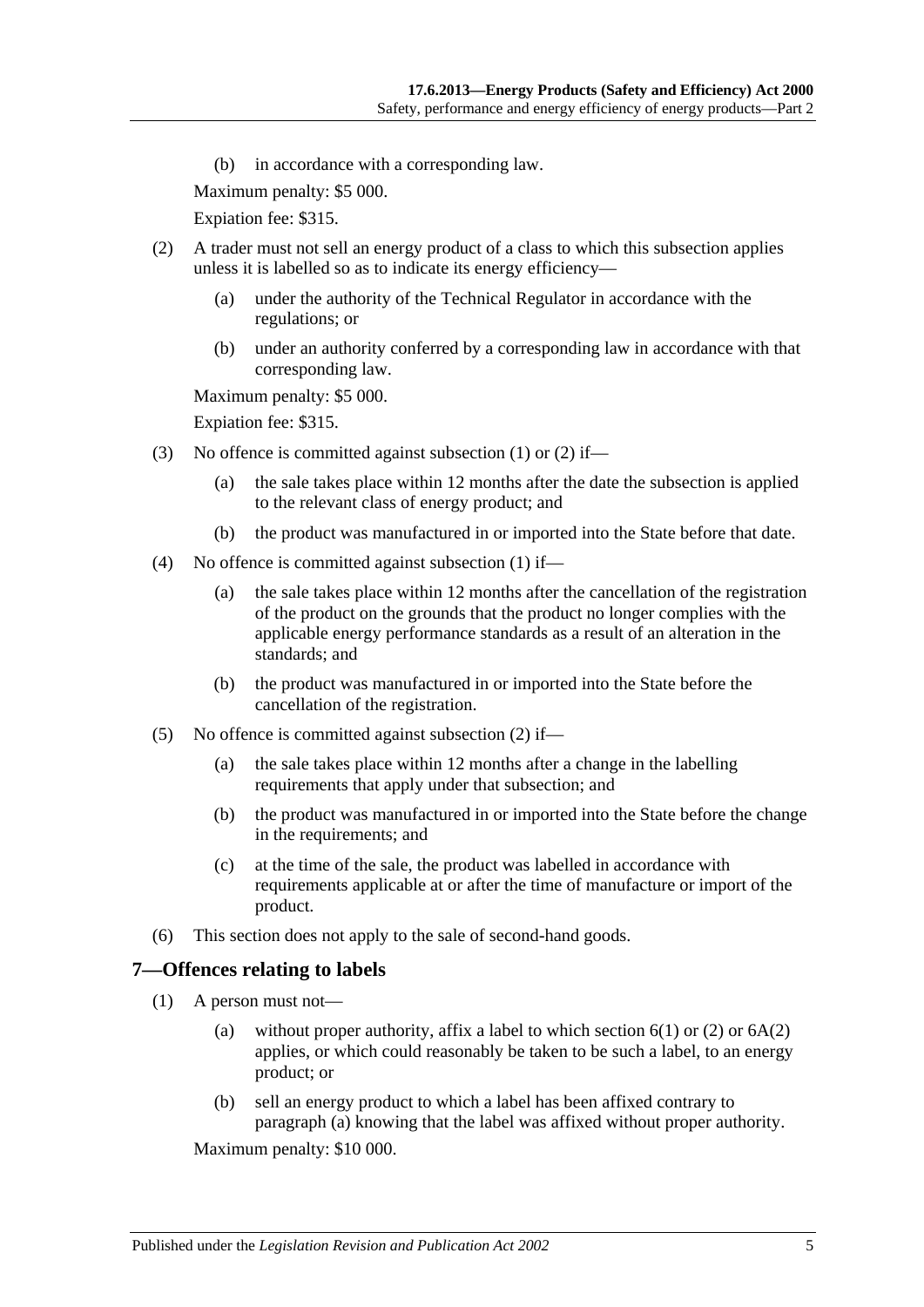- (2) A trader must not display on or near an energy product that is being offered or exposed for sale by the trader a sign, label or notice that—
	- (a) contains information conflicting with the information contained in a label affixed to the product for the purposes of this Act or a corresponding law; or
	- (b) is likely to mislead a purchaser or prospective purchaser as to matters to which information contained in any such label relates.

Maximum penalty: \$5 000.

(3) A person must not, while an energy product is being offered or exposed for sale by a trader, alter, interfere with or obscure from view a label affixed to the product for the purposes of this Act or a corresponding law.

Maximum penalty: \$2 500.

Expiation fee: \$210.

(4) A trader must not offer or expose for sale an energy product if a label affixed to the product for the purposes of this Act or a corresponding law is not readily legible by a purchaser or prospective purchaser.

Maximum penalty: \$2 500.

Expiation fee: \$210.

(5) This section does not apply to the sale of second-hand goods.

#### <span id="page-5-0"></span>**8—Prohibition of sale or use of unsafe energy products**

- (1) If, in the opinion of the Technical Regulator, an energy product of a particular class is or is likely to become unsafe in use, the Technical Regulator may—
	- (a) prohibit the sale or use (or both sale and use) of products of that class; and
	- (b) require traders who have sold the product in the State—
		- (i) to take specified action to recall the product from use; and
		- $(ii)$ 
			- (A) to take specified action to render the product safe; or
			- (B) if it is not practicable to render the product safe or the trader chooses not to do so—to refund the purchase price on return of the product.
- (2) A prohibition or requirement under this section may be imposed—
	- (a) by notice in writing given to the person to whom it is addressed; or
	- (b) if addressed to a class of persons, or the public generally—by public notice,

and may be varied or revoked in the same way.

- (3) A person who contravenes or fails to comply with a prohibition or requirement under this section is guilty of an offence. Maximum penalty: \$10 000.
- (4) The Crown incurs no liability for an act of the Technical Regulator in good faith in the exercise or purported exercise of powers under this section.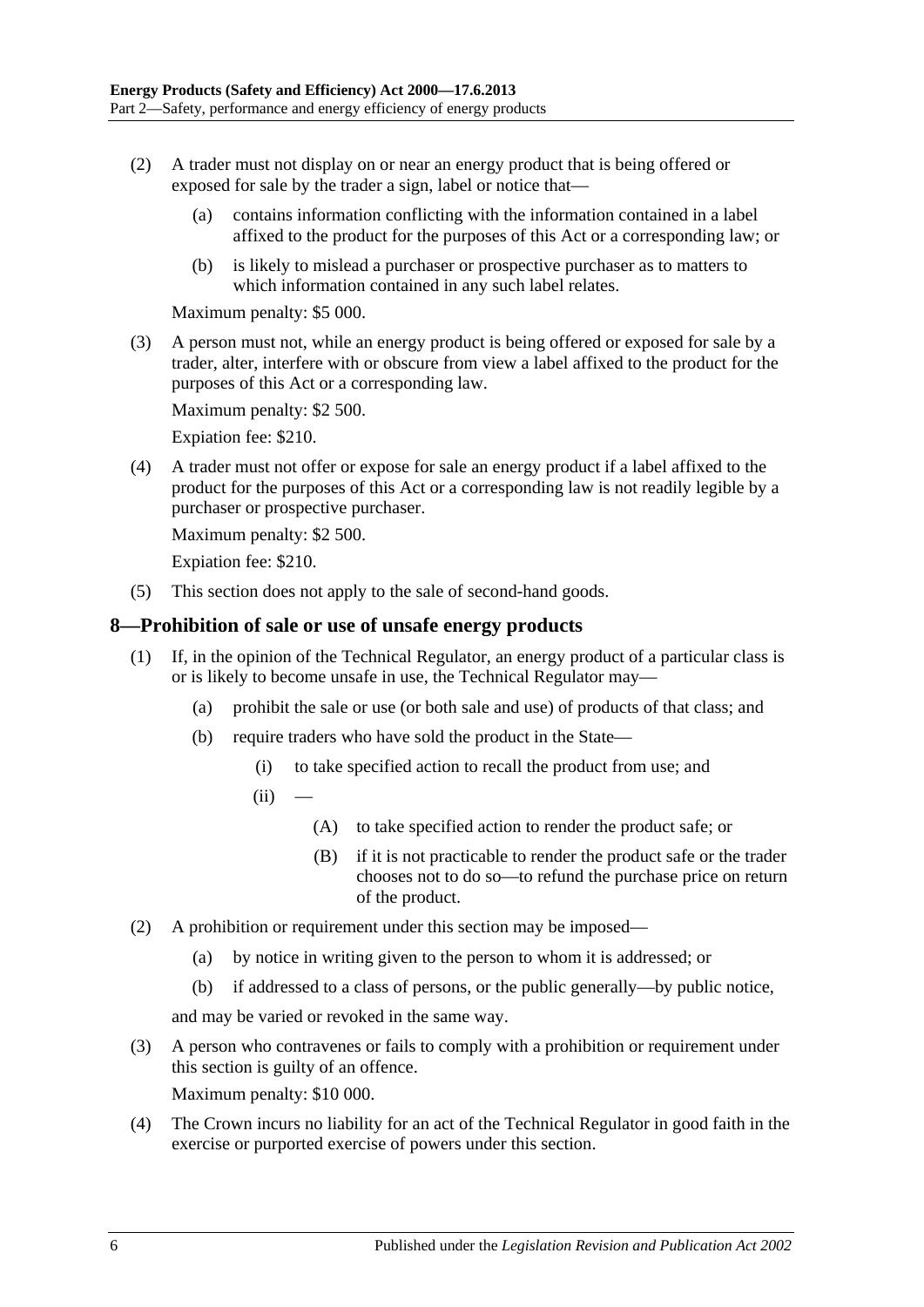- (5) A person incurs no liability for publishing in good faith a notice under this section or a fair report or summary of such a notice.
- <span id="page-6-3"></span>(6) If a body corporate is guilty of an offence against this section, each director of the body corporate is guilty of an offence and liable to the same penalty as is prescribed for the principal offence if the prosecution proves that—
	- (a) the director knew, or ought reasonably to have known, that there was a significant risk that such an offence would be committed; and
	- (b) the director was in a position to influence the conduct of the body corporate in relation to the commission of such an offence; and
	- (c) the director failed to exercise due diligence to prevent the commission of the offence.

#### <span id="page-6-2"></span><span id="page-6-0"></span>**9—Mutual recognition**

- (1) For the purposes of—
	- (a) section 5 of the *[Mutual Recognition \(South Australia\) Act](http://www.legislation.sa.gov.au/index.aspx?action=legref&type=act&legtitle=Mutual%20Recognition%20(South%20Australia)%20Act%201993) 1993* and section 15 of the *Mutual Recognition Act 1992* of the Commonwealth; and
	- (b) section 5 of the *[Trans-Tasman Mutual Recognition \(South Australia\)](http://www.legislation.sa.gov.au/index.aspx?action=legref&type=act&legtitle=Trans-Tasman%20Mutual%20Recognition%20(South%20Australia)%20Act%201999)  Act [1999](http://www.legislation.sa.gov.au/index.aspx?action=legref&type=act&legtitle=Trans-Tasman%20Mutual%20Recognition%20(South%20Australia)%20Act%201999)* and section 46 of the *Trans-Tasman Mutual Recognition Act 1997* of the Commonwealth,

an energy product the sale of which is prohibited by public notice given at any time under [section](#page-5-0) 8 on the ground that the product is or is likely to become unsafe in use is declared—

- (c) to be goods to which section 15 of the *Mutual Recognition Act 1992* of the Commonwealth applies; and
- (d) to be exempt from the operation of the *Trans-Tasman Mutual Recognition Act 1997* of the Commonwealth.
- (2) The exemption from the *Mutual Recognition Act 1992* of the Commonwealth and the *Trans-Tasman Mutual Recognition Act 1997* of the Commonwealth of an energy product pursuant to [subsection](#page-6-2) (1) has effect for a period beginning on the day on which the public notice imposing the prohibition is published and ending—
	- (a) 12 months later; or
	- (b) on the revocation of the prohibition,

whichever occurs first.

#### <span id="page-6-1"></span>**9A—Public warning statements about unsafe energy products, practices etc**

- (1) If, in the opinion of the Technical Regulator, it is in the public interest to do so, the Technical Regulator may make a public statement identifying and giving warnings or information about any of the following:
	- (a) energy products that, in the opinion of the Technical Regulator, are or are likely to become unsafe in use and persons who supply the products;
	- (b) uses of energy products, or installation practices, that, in the opinion of the Technical Regulator, pose a danger to persons or property;
	- (c) any other dangers to persons or property associated with energy products.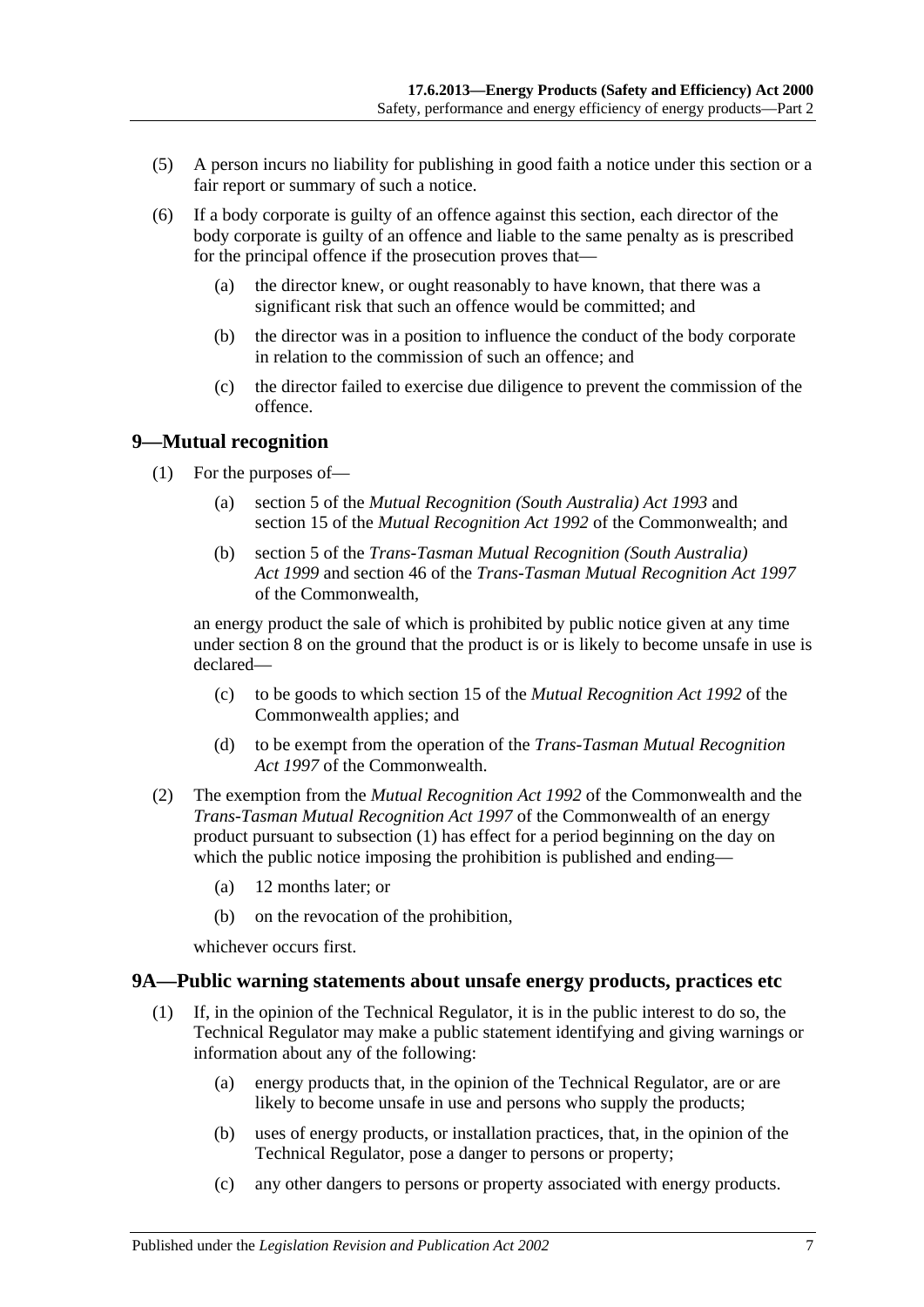- (2) A statement under this section may identify particular energy products, services, practices and persons.
- (3) The Crown incurs no liability for a statement made by the Technical Regulator in good faith in the exercise or purported exercise of powers under this section.
- (4) A person incurs no liability for publishing in good faith a statement made by the Technical Regulator under this section or a fair report or summary of such a statement.

# <span id="page-7-0"></span>**Part 3—Enforcement**

#### <span id="page-7-1"></span>**10—Appointment of authorised officers**

- (1) The Minister may appoint suitable persons to be authorised officers for the purposes of this Act.
- (2) An appointment may be made subject to conditions specified in the instrument of appointment.
- (3) The Minister may, at any time, revoke an appointment of an authorised officer or vary or revoke a condition of appointment or impose a further condition of appointment.
- (4) An authorised officer must be issued with an identity card—
	- (a) containing the person's name and a photograph of the person; and
	- (b) stating that the person is an authorised officer under this Act.
- (5) If the powers of an authorised officer have been limited by conditions, the identity card issued to the authorised officer must indicate those limitations.
- (6) An authorised officer must, at the request of a person in relation to whom the authorised officer intends to exercise powers under this Act, produce for the inspection of the person his or her identity card.

# <span id="page-7-3"></span><span id="page-7-2"></span>**11—General powers of authorised officers**

- (1) Subject to this section, an authorised officer may—
	- (a) require a trader—
		- (i) to make energy products of a class specified by the authorised officer that are in the trader's possession available for examination by the authorised officer; and
		- (ii) to inform the authorised officer of the date when the trader obtained an energy product; and
		- (iii) to inform the authorised officer of the person from whom the trader obtained an energy product; and
		- (iv) to produce to the authorised officer orders, invoices, accounts and other documents that are in the trader's possession and relate to energy products; and
		- (v) to sell to the authorised officer an energy product specified by the authorised officer for the same price as the product is sold to other purchasers (or, if that price cannot be identified, for a fair price offered by the authorised officer); and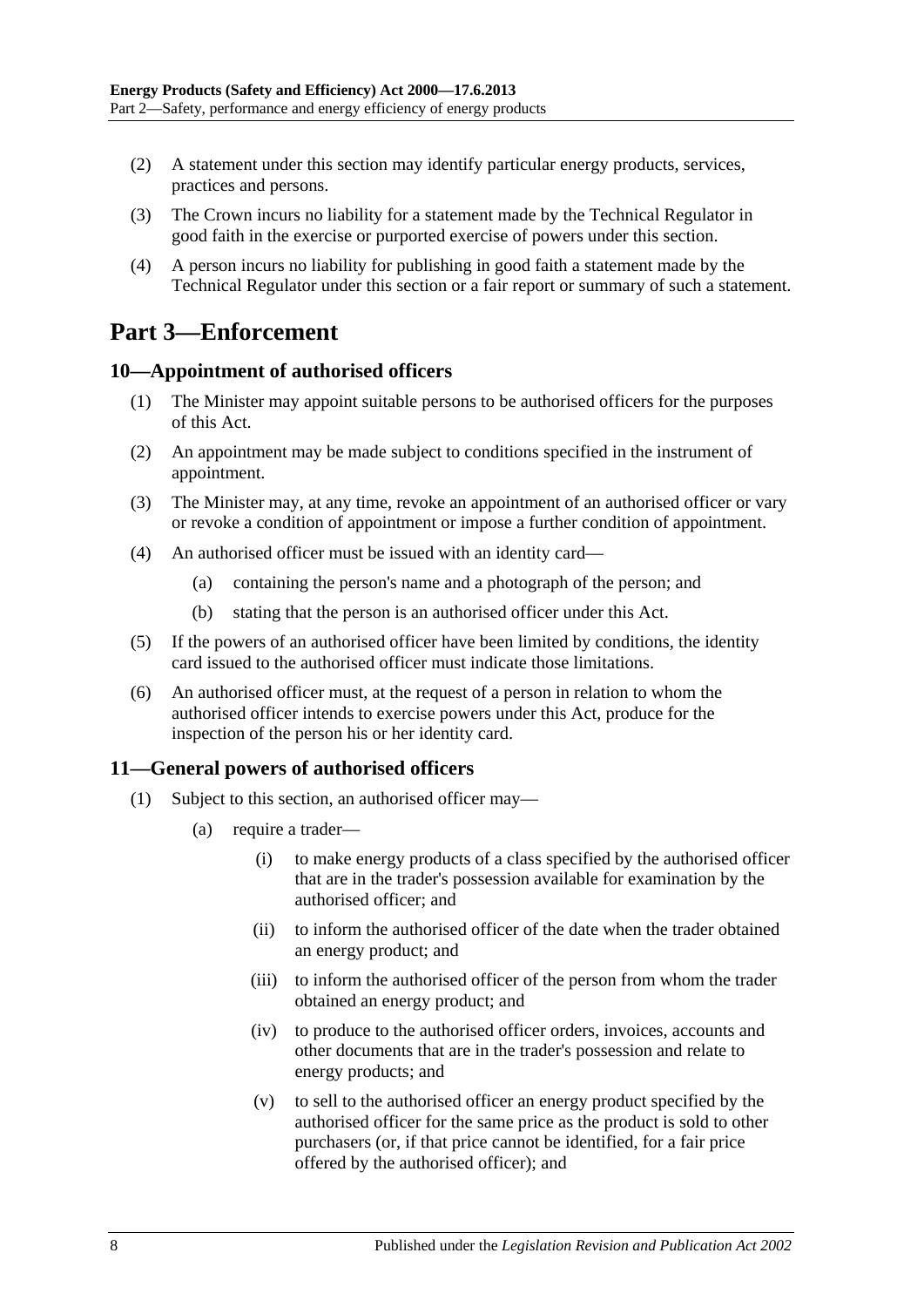- (b) enter and inspect and, if necessary, use reasonable force to break into or open—
	- (i) a place or vehicle to which this section applies; or
	- (ii) part of, or anything in or on, a place or vehicle to which this section applies; and
- (c) give directions with respect to the stopping or movement of a vehicle to which this section applies; and
- (d) take photographs, films or audio, video or other recordings; and
- (e) require a person who the authorised officer reasonably suspects has committed, is committing, or is about to commit, a contravention of this Act to state the person's full name and usual place of residence and to produce evidence of the person's identity; and
- (f) require a person who the authorised officer reasonably suspects has knowledge of matters in respect of which information is required for the administration or enforcement of this Act to answer questions in relation to those matters, to state the person's full name and usual place of residence and to produce evidence of the person's identity; and
- $(g)$  require a person who the authorised officer reasonably suspects has possession of a document required for the administration or enforcement of this Act to produce the document, to state the person's full name and usual place of residence and to produce evidence of the person's identity; and
- (h) examine any energy product made available to the authorised officer or found in the course of an inspection; and
- (i) examine, copy or take extracts from a document produced to the authorised officer or found in the course of an inspection or require a person to provide a copy of any such document; and
- (j) seize and retain, or issue a seizure order in respect of, an energy product that the authorised officer reasonably suspects has been used in, or may constitute evidence of, a contravention of this Act; and
- (k) cause tests to be carried out on an energy product that has been purchased or seized or in respect of which a seizure order is in force; and
- (l) give a direction required in connection with the exercise of a power conferred by a preceding paragraph.
- (2) An authorised officer—
	- (a) may only exercise the powers conferred by [subsection](#page-7-3) (1) as reasonably required for the administration and enforcement of this Act; and
	- (b) may only exercise the power to use force, or to enter a place of residence, under [subsection](#page-7-3) (1) on the authority of a warrant issued by a magistrate or in circumstances in which the authorised officer reasonably believes that immediate action is required on the grounds of safety.
- (3) In the exercise of powers under this Act, an authorised officer may be assisted by such persons as the authorised officer considers necessary in the circumstances.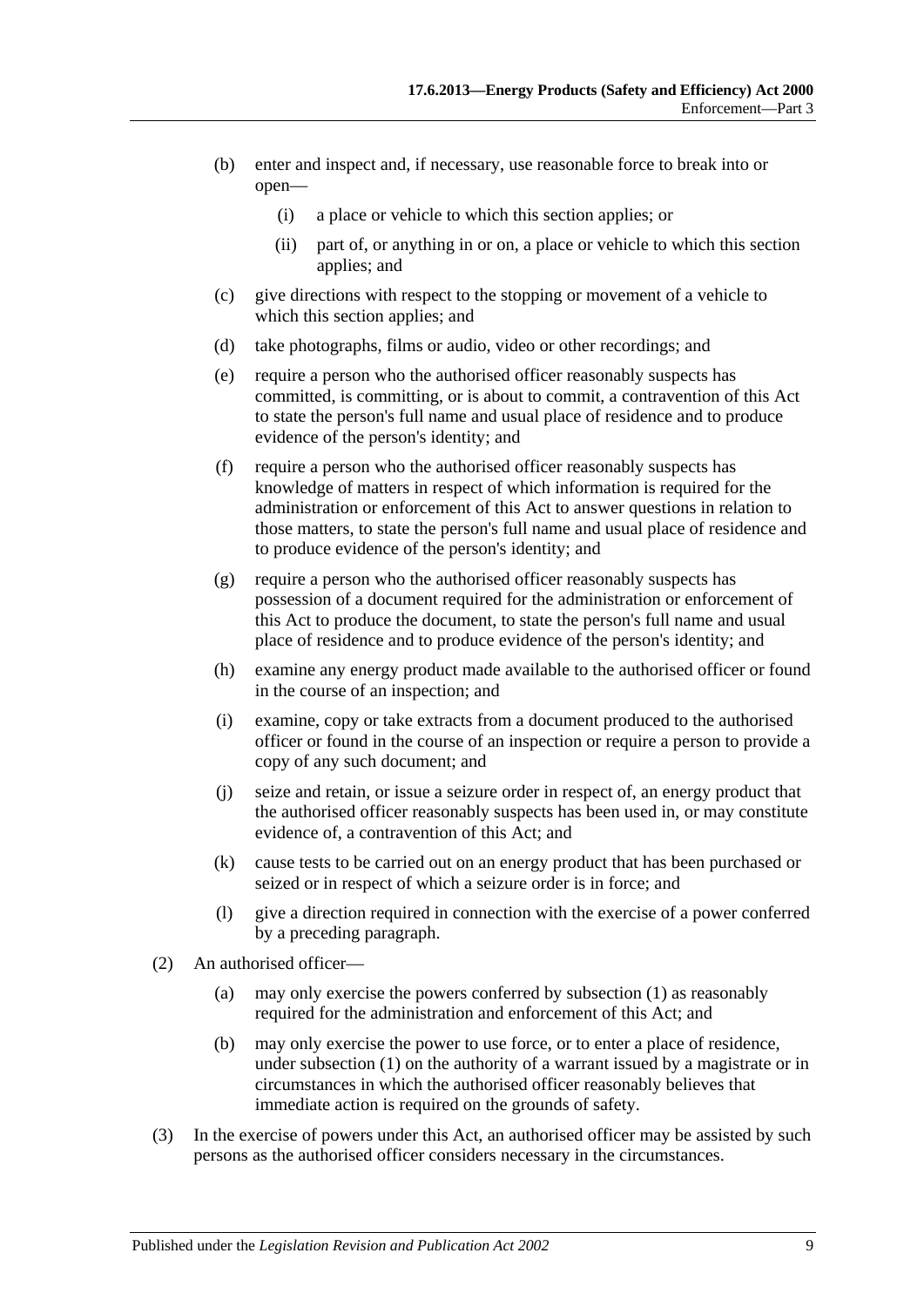- (4) An authorised officer may require an occupier of a place or a person apparently in charge of a vehicle to give to the authorised officer, or a person assisting the authorised officer, such assistance as is reasonably required by the authorised officer for the effective exercise of powers conferred by this Act.
- (5) A magistrate must not issue a warrant for the purposes of this section unless satisfied that the warrant is reasonably required in the circumstances.
- (6) Subject to [subsection](#page-9-1) (7), a person is not required to give information or produce a document under this section if the information or the contents of the document would tend to incriminate the person of an offence.
- <span id="page-9-1"></span>(7) If an authorised officer informs a person required to give information or produce a document under this section that the requirement is made for the administration or enforcement of [section](#page-5-0) 8, the person must give the information or produce the document despite the fact that the information or the contents of the document would tend to incriminate the person of an offence, but—
	- (a) if the person is a natural person, the information or document so given or produced will not be admissible in evidence against the person in proceedings for an offence (other than an offence relating to the making of a false or misleading statement or declaration); and
	- (b) if the person is a body corporate—
		- (i) the information or document so given or produced will not be admissible in evidence against a director of the body corporate in proceedings for an offence (other than an offence relating to the making of a false or misleading statement or declaration); and
		- (ii) a director will not be guilty of an offence (other than an offence relating to the making of a false or misleading statement or declaration) as a result of the body corporate having been found guilty of an offence in proceedings in which the information or document so given or produced was admitted in evidence against the body corporate.
- (8) This section applies to a place or vehicle only if an authorised officer reasonably suspects that—
	- (a) the place or vehicle is being used at the time in the course of a trade or business involving the sale of energy products; or
	- (b) a contravention of this Act has been, is being, or is about to be, committed in or on the place or vehicle; or
	- (c) something may be found in or on the place or vehicle that has been used in, or constitutes evidence of, a contravention of this Act.

#### <span id="page-9-0"></span>**12—Provisions relating to seizure**

- (1) A seizure order under [section](#page-7-2) 11—
	- (a) must be in the form of a written notice given to the owner or person in control of the energy product to which the order relates; and
	- (b) may be varied or discharged by further such written notice.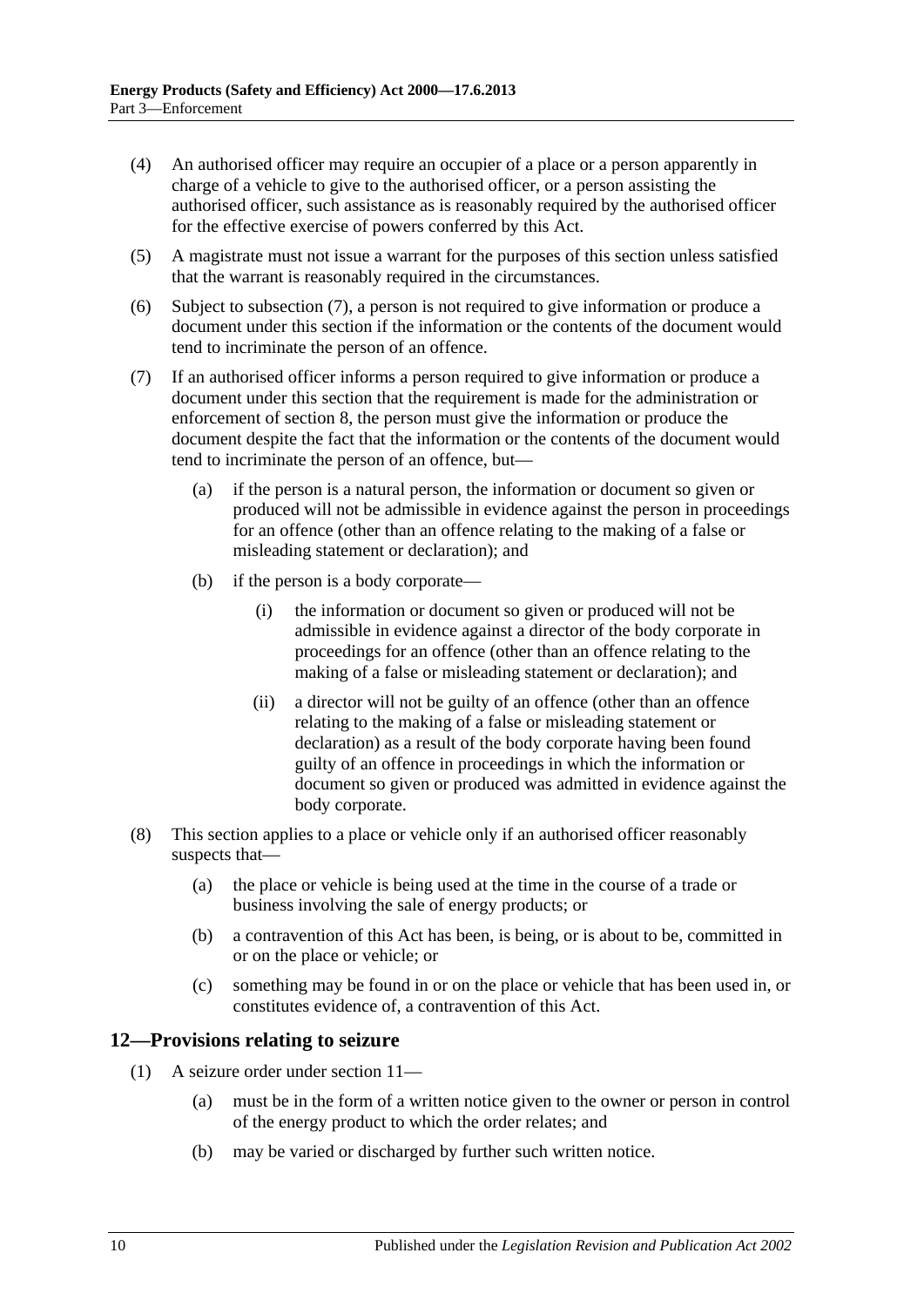(2) If a seizure order is issued, a person who, knowing of the order, removes or interferes with the energy product to which the order relates without the approval of an authorised officer before the product is dealt with under this section or the seizure order discharged is guilty of an offence.

Maximum penalty: \$10 000.

- <span id="page-10-2"></span><span id="page-10-1"></span><span id="page-10-0"></span>(3) If an energy product has been seized or made the subject of a seizure order under [section](#page-7-2) 11, the following provisions apply:
	- (a) the product must, if it has been seized, be held pending proceedings for an offence against this Act related to the product seized, unless the Minister, on application, authorises its release to the person from whom it was seized, or to a person who had legal title to it at the time of its seizure, subject to such conditions as the Minister thinks fit (including conditions as to the giving of security for satisfaction of an order under [paragraph](#page-10-0) (b)(ii));
	- (b) if proceedings for an offence against this Act relating to the product are instituted within the designated period after its seizure or the issuing of the seizure order and the defendant is convicted or found guilty of the offence, the court may—
		- (i) order that it be forfeited to the Minister; or
		- (ii) if it has been released pursuant to [paragraph](#page-10-1) (a) or is the subject of a seizure order—order that it be forfeited to the Minister or that the person to whom it was released or the defendant pay to the Minister an amount equal to its market value at the time of its seizure, as the court thinks fit;
	- $(c)$  if—
		- (i) proceedings are not instituted for an offence against this Act relating to the product within the designated period after its seizure or the issuing of the seizure order; or
		- (ii) proceedings have been so instituted and—
			- (A) the defendant is found not guilty of the offence; or
			- (B) the defendant is convicted or found guilty of the offence but no order for forfeiture is made under [paragraph](#page-10-2) (b),

#### then—

- (iii) in the case of a product seized—the person from whom the thing was seized, or a person with legal title to it, is entitled to recover from the Minister (if necessary, by action in a court of competent jurisdiction) the product itself, or if it has been damaged or destroyed, compensation of an amount equal to its market value at the time of its seizure; or
- (iv) in the case of a product subject to a seizure order—the order is discharged.
- (4) In this section—

*designated period* means 6 months or such longer period as a magistrate may, on application by the Minister, allow.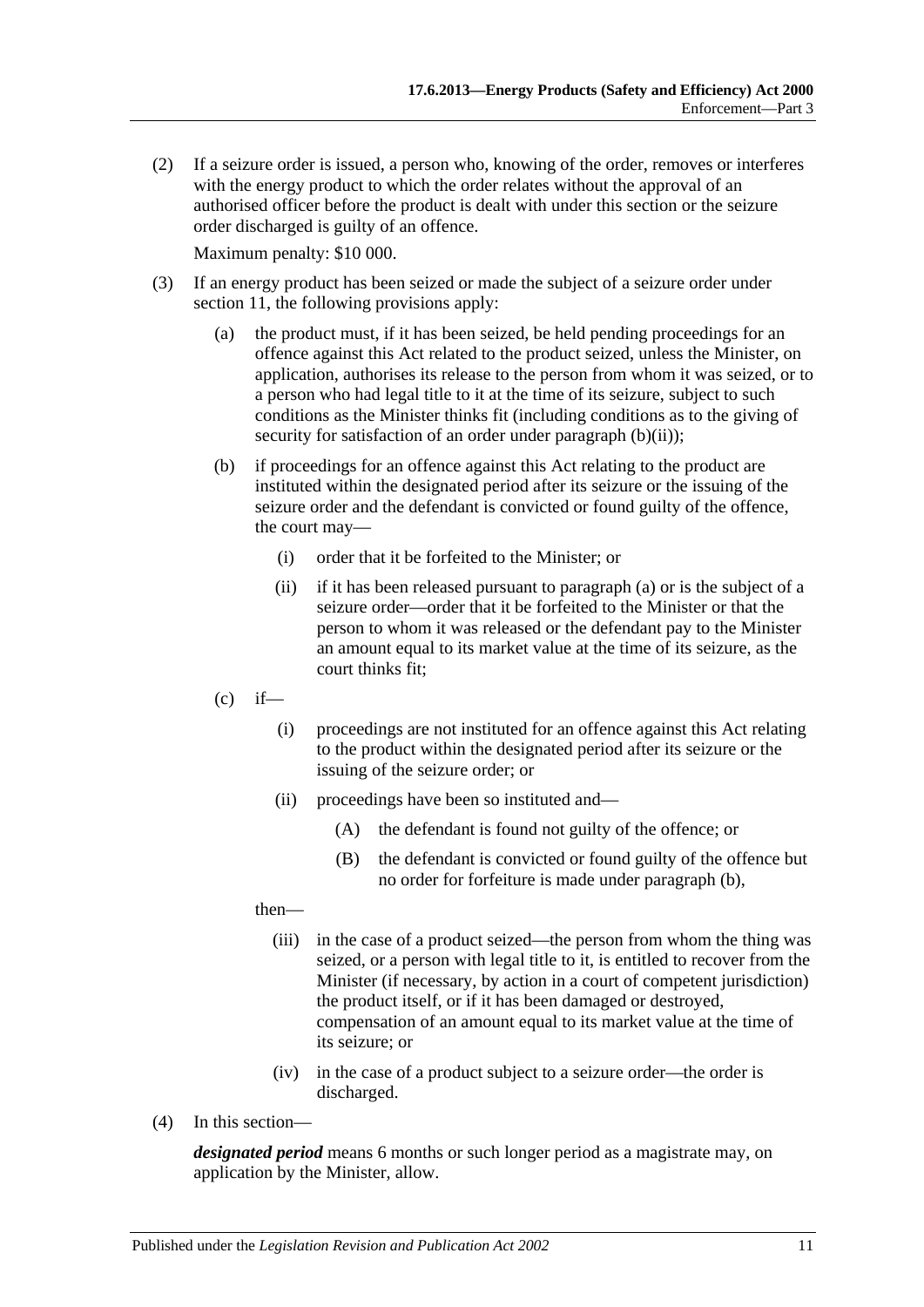#### <span id="page-11-0"></span>**13—Recovery of costs**

If an energy product tested under this Act—

- (a) does not conform with an applicable safety and performance standard or an applicable energy performance standard; or
- (b) does not conform with the information as to its energy efficiency contained in a label affixed to the energy product in accordance with this Act,

the Minister may (by application in proceedings for an offence against this Act or by action in a court of competent jurisdiction) recover from the trader by whom the energy product was sold the costs incurred in purchasing, seizing and storing, or issuing a seizure order in respect of, the energy product (as the case requires) and in having it tested.

### <span id="page-11-1"></span>**13A—Offence to hinder etc authorised officer**

A person who—

- (a) hinders or obstructs an authorised officer, or a person assisting an authorised officer, in the exercise of powers conferred by this Act; or
- (b) refuses or fails to comply with a requirement or direction of an authorised officer under this Act; or
- (c) when required by an authorised officer under this Act to answer a question, refuses or fails to answer the question to the best of the person's knowledge, information and belief; or
- (d) falsely represents, by words or conduct, that he or she is an authorised officer,

is guilty of an offence.

Maximum penalty: \$10 000.

# <span id="page-11-2"></span>**Part 4—Miscellaneous**

#### <span id="page-11-5"></span><span id="page-11-3"></span>**14—Power of exemption**

- (1) The Technical Regulator may exempt a person or class of persons from this Act, or specified provisions of this Act, on terms and conditions the Technical Regulator considers appropriate.
- (1a) Except as otherwise provided in the exemption, an exemption under [subsection](#page-11-5) (1) may be varied or revoked by the Technical Regulator.
- (2) A person or class of persons in whose favour an exemption is given must comply with the conditions of the exemption.

Maximum penalty: \$5 000.

#### <span id="page-11-4"></span>**15—Statutory declarations**

If a person is required by or under this Act to furnish information to the Technical Regulator, the Technical Regulator may require that the information be verified by statutory declaration and, in that event, the person will not be taken to have furnished the information as required unless it has been verified in accordance with the requirements of the Technical Regulator.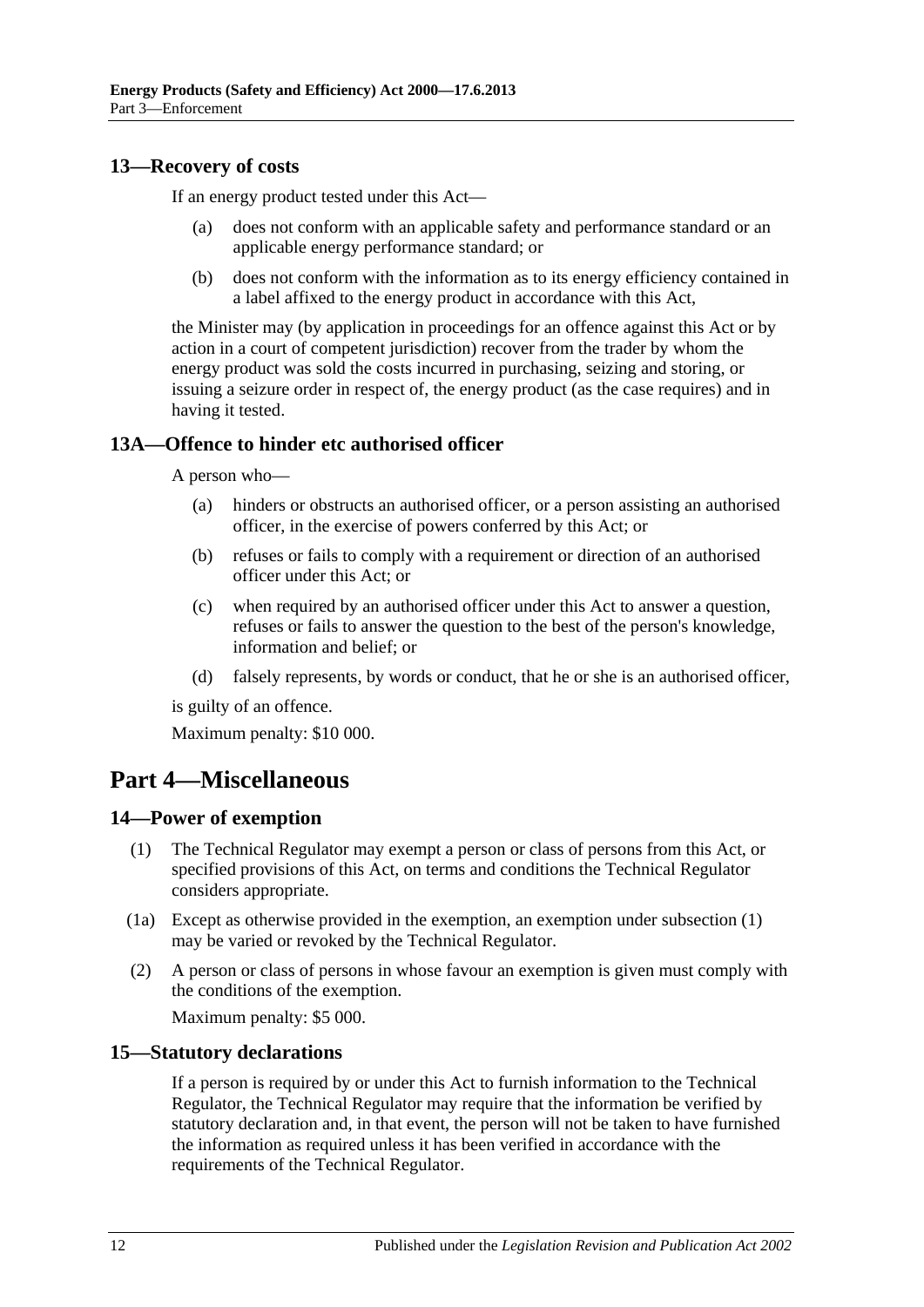#### <span id="page-12-0"></span>**16—False or misleading information**

A person must not make a statement that is false or misleading in a material particular (whether by reason of the inclusion or omission of any particular) in information furnished under this Act.

Maximum penalty:

If the person made the statement knowing that it was false or misleading—\$10 000.

In any other case—\$5 000.

#### <span id="page-12-1"></span>**17—General defence**

- (1) It is a defence to a charge of an offence against this Act if the defendant proves that the offence was not committed intentionally and did not result from any failure on the part of the defendant to take reasonable care to avoid the commission of the offence.
- (2) This section does not apply in relation to a person who is charged with an offence under [section](#page-6-3) 8(6).

#### <span id="page-12-2"></span>**19—Continuing offence**

- (1) A person convicted of an offence against a provision of this Act in respect of a continuing act or omission—
	- (a) is liable, in addition to the penalty otherwise applicable to the offence, to a penalty for each day during which the act or omission continued of not more than one-tenth of the maximum penalty prescribed for that offence; and
	- (b) is, if the act or omission continues after the conviction, guilty of a further offence against the provision and liable, in addition to the penalty otherwise applicable to the further offence, to a penalty for each day during which the act or omission continued after the conviction of not more than one-tenth of the maximum penalty prescribed for the offence.
- (2) If an offence consists of an omission to do something that is required to be done, the omission will be taken to continue for as long as the thing required to be done remains undone after the end of the period for compliance with the requirement.

#### <span id="page-12-3"></span>**20—Evidence**

- (1) In any legal proceedings, a certificate executed by the Technical Regulator certifying as to a matter relating to—
	- (a) a delegation under this Act; or
	- (b) the appointment of an authorised officer; or
	- (c) a notice given or published under this Act,

constitutes proof, in the absence of proof to the contrary, of the matters so certified.

(2) Evidence of the contents of a standard referred to or incorporated in a proclamation or regulation under this Act may be given in any legal proceedings by production of a document apparently certified by the Technical Regulator to be a true copy of the standard.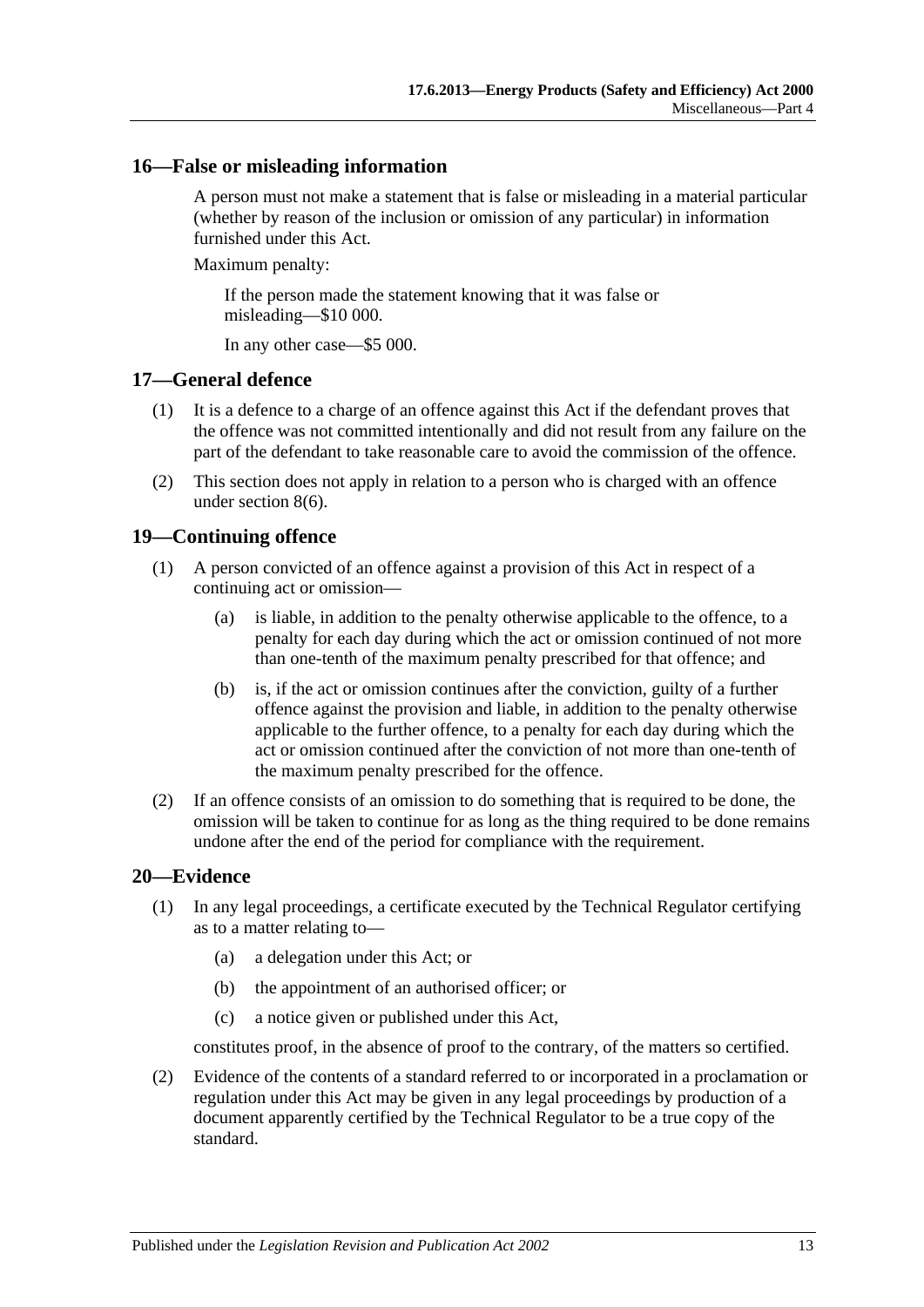### <span id="page-13-4"></span><span id="page-13-0"></span>**21—Service**

- (1) A notice or other document required or authorised to be given to or served on a person under this Act may be given or served—
	- (a) by delivering it personally to the person or an agent of the person; or
	- (b) by leaving it for the person at the person's place of residence or business with someone apparently over the age of 16 years; or
	- (c) by posting it to the person or agent of the person at the person's or agent's last known place of residence or business.
- (2) Without limiting the effect of [subsection](#page-13-4) (1), a notice or other document required or authorised to be given to or served on a person may, if the person is a body corporate, be given to or served on the person in accordance with section 109X of the *Corporations Law*.

#### <span id="page-13-1"></span>**22—Delegation**

- (a1) The Minister may delegate his or her powers under this Act to the Technical Regulator or any other person.
- (1) The Technical Regulator may delegate his or her powers under this Act to a person or body of persons that is, in the Technical Regulator's opinion, competent to exercise the relevant powers.
- (2) A delegation under this section—
	- (a) must be in writing; and
	- (b) may be conditional or unconditional; and
	- (c) is revocable at will; and
	- (d) does not prevent the delegator from acting in any matter.

#### <span id="page-13-2"></span>**23—Confidential information**

- (1) A person must not intentionally divulge, or use for the person's own gain, information of a commercially sensitive or private confidential nature obtained by the person in the course of administering or enforcing this Act except—
	- (a) as authorised or required to do so by law; or
	- (b) with the consent of the person from whom the information was obtained or to whom the information relates; or
	- (c) in connection with the administration or enforcement of this Act or of a corresponding law.

Maximum penalty: \$5 000.

(2) Information classified by the Technical Regulator as of a commercially sensitive or private confidential nature is not liable to disclosure under the *[Freedom of Information](http://www.legislation.sa.gov.au/index.aspx?action=legref&type=act&legtitle=Freedom%20of%20Information%20Act%201991)  Act [1991](http://www.legislation.sa.gov.au/index.aspx?action=legref&type=act&legtitle=Freedom%20of%20Information%20Act%201991)*.

#### <span id="page-13-3"></span>**25—Annual report**

(1) The Technical Regulator must, within three months after the end of each financial year, deliver to the Minister a report on the Technical Regulator's administration of this Act during that financial year.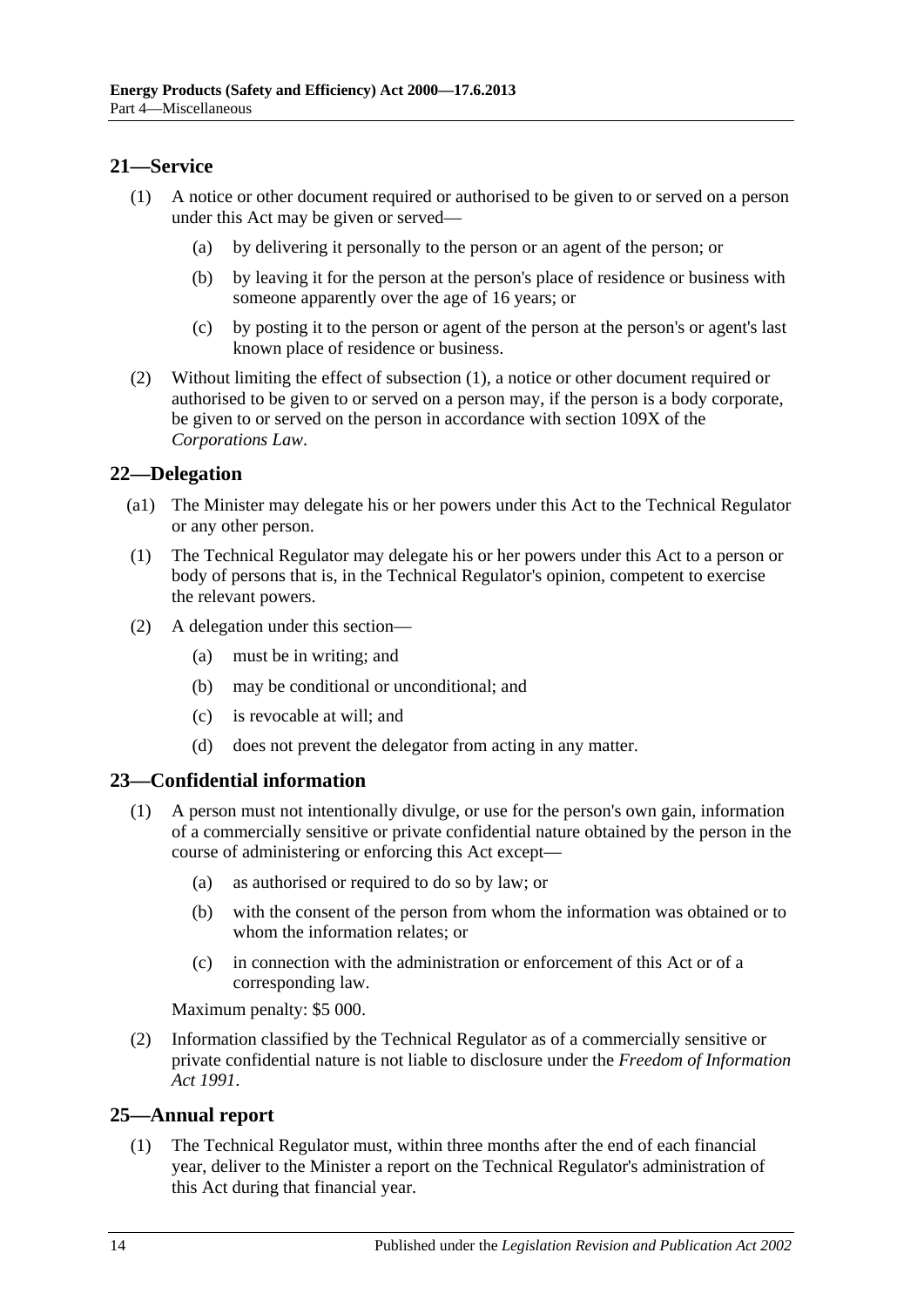(2) The Minister must cause a copy of the report to be laid before both Houses of Parliament within 12 sitting days after his or her receipt of the report.

#### <span id="page-14-1"></span><span id="page-14-0"></span>**26—Regulations**

- (1) The Governor may make such regulations as are contemplated by, or necessary or expedient for, the purposes of this Act.
- (2) Without limiting the generality of [subsection](#page-14-1) (1), the regulations may—
	- (b) provide for the issuing of certificates for energy products certifying compliance with specified standards or suitability for connection to a transmission or distribution network; and
	- (c) make further provisions for the labelling of energy products and the prohibition of the sale of energy products not labelled in accordance with the regulations; and
	- (d) fix, or provide for the Technical Regulator to fix, fees in respect of any matter under this Act and provide for the payment, recovery, refund, waiver or reduction of such fees; and
	- (e) exempt (conditionally or unconditionally) persons or energy products from any provision of this Act; and
	- (f) impose fines, not exceeding \$5 000, for offences against the regulations; and
	- (g) fix expiation fees, not exceeding \$315, for alleged offences against the regulations.
- (3) A regulation may—
	- (a) be of general application or limited by reference to time, places, circumstances or any other factor;
	- (b) provide that a matter or thing in respect of which a regulation may be made is to be determined, regulated or prohibited according to the discretion of the Minister or the Technical Regulator;
	- (c) refer to or incorporate, wholly or partially and with or without modification, a standard as in force at a specified time or as in force from time to time.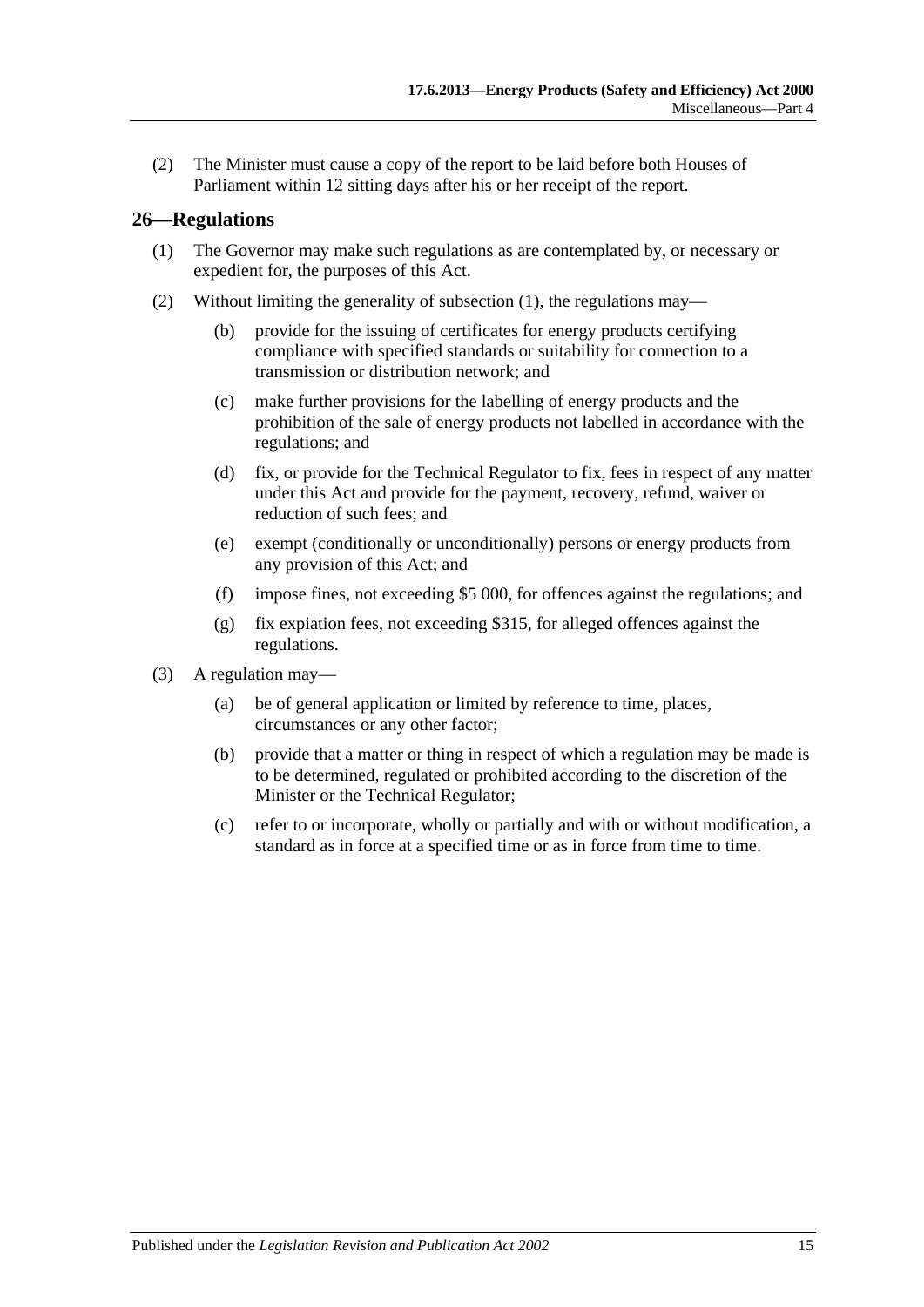# <span id="page-15-0"></span>**Legislative history**

### **Notes**

- Please note—References in the legislation to other legislation or instruments or to titles of bodies or offices are not automatically updated as part of the program for the revision and publication of legislation and therefore may be obsolete.
- Earlier versions of this Act (historical versions) are listed at the end of the legislative history.
- For further information relating to the Act and subordinate legislation made under the Act see the Index of South Australian Statutes or www.legislation.sa.gov.au.

# **Formerly**

*Electrical Products Act 2000*

# **Principal Act and amendments**

New entries appear in bold.

| Year No |     | Title                                                                              | Assent     | Commencement                                                         |
|---------|-----|------------------------------------------------------------------------------------|------------|----------------------------------------------------------------------|
| 2000    | 78  | Electrical Products Act 2000                                                       | 14.12.2000 | 1.10.2001 ( <i>Gazette</i> 27.9.2001 p4295)                          |
| 2005    | -54 | Electrical Products (Expiation Fees) 27.10.2005<br>Amendment Act 2005              |            | 27.10.2005                                                           |
| 2009    | -84 | Statutes Amendment (Public Sector 10.12.2009<br>Consequential Amendments) Act 2009 |            | Pt 53 (s 109)—1.2.2010 ( <i>Gazette</i><br>28.1.2010 p320)           |
| 2011    | 33  | Electrical Products (Energy<br>Products) Amendment Act 2011                        | 22.9.2011  | Pt 2 (ss 4—21) & Sch 1 (cl 7)—10.5.2012<br>(Gazette 10.5.2012 p1682) |
| 2013    | -16 | <b>Statutes Amendment (Directors'</b><br>Liability) Act 2013                       | 23.5.2013  | Pt 15 (ss 30–32)–17.6.2013 (Gazette<br>$6.6.2013$ $p2498$ )          |

# **Provisions amended**

New entries appear in bold.

Entries that relate to provisions that have been deleted appear in italics.

| Provision          | How varied                                                     | Commencement |
|--------------------|----------------------------------------------------------------|--------------|
| Long title         | amended by 33/2011 s 4                                         | 10.5.2012    |
| Pt1                |                                                                |              |
| s 1                | amended by $33/2011$ s 5                                       | 10.5.2012    |
| s <sub>2</sub>     | omitted under Legislation Revision and<br>Publication Act 2002 | 27.10.2005   |
| s <sub>3</sub>     |                                                                |              |
| s(3(1))            |                                                                |              |
| authorised officer | inserted by $33/2011$ s $6(1)$                                 | 10.5.2012    |
|                    | authorised person deleted by $33/2011$ s $6(1)$                | 10.5.2012    |
| certification body | inserted by $33/2011$ s $6(1)$                                 | 10.5.2012    |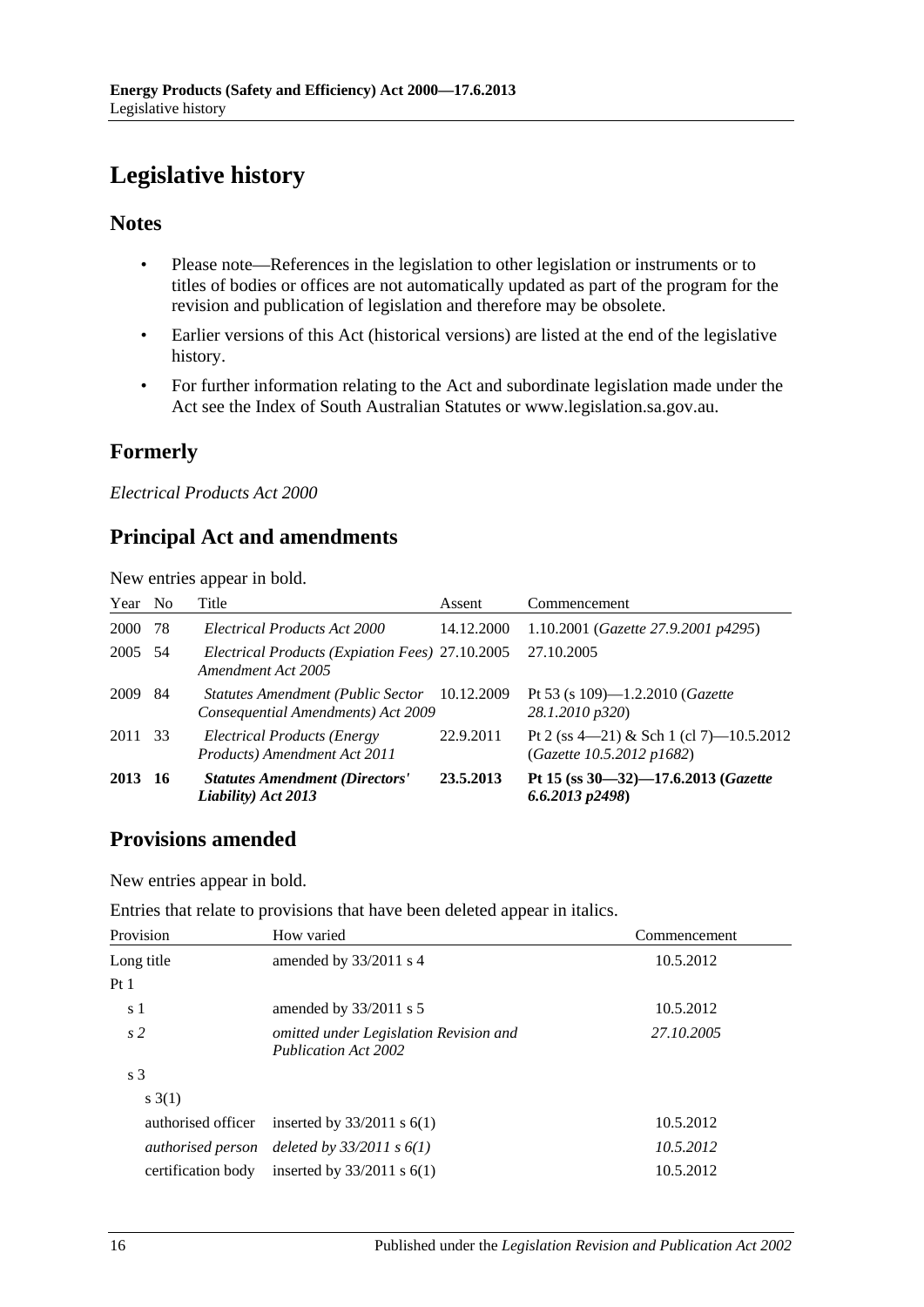|                    | corresponding law                       | amended by $33/2011$ s $6(2)$       | 10.5.2012  |
|--------------------|-----------------------------------------|-------------------------------------|------------|
|                    | electrical product                      | deleted by $33/2011 s 6(3)$         | 10.5.2012  |
|                    | energy efficiency<br>labelling standard | inserted by $33/2011$ s $6(3)$      | 10.5.2012  |
|                    | energy product                          | inserted by $33/2011$ s $6(4)$      | 10.5.2012  |
| gas                |                                         | inserted by $33/2011$ s $6(4)$      | 10.5.2012  |
| sell               |                                         | inserted by $33/2011$ s $6(5)$      | 10.5.2012  |
| standard           |                                         | substituted by $33/2011$ s $6(5)$   | 10.5.2012  |
| to sell            |                                         | deleted by $33/2011$ s $6(5)$       | 10.5.2012  |
| trader             |                                         | amended by 33/2011 s 6(6)           | 10.5.2012  |
| $s \frac{3}{2}$    |                                         | deleted by $33/2011 s 6(7)$         | 10.5.2012  |
| Pt 2               |                                         |                                     |            |
| heading            |                                         | amended by 33/2011 s 7              | 10.5.2012  |
| s <sub>5</sub>     |                                         |                                     |            |
| s 5(1)             |                                         | substituted by 33/2011 s 8          | 10.5.2012  |
| s <sub>6</sub>     |                                         |                                     |            |
| s(6(1))            |                                         | amended by $54/2005$ s $3(1)$       | 27.10.2005 |
|                    |                                         | amended by 33/2011 s 9(1)           | 10.5.2012  |
| s(6(2)             |                                         | amended by 54/2005 s 3(2)           | 27.10.2005 |
|                    |                                         | substituted by $33/2011$ s $9(2)$   | 10.5.2012  |
| s(6(3))            |                                         | amended by 54/2005 s 3(3)           | 27.10.2005 |
|                    |                                         | substituted by $33/2011$ s $9(2)$   | 10.5.2012  |
| $s 6(4)$ and $(5)$ |                                         | substituted by $33/2011$ s $9(2)$   | 10.5.2012  |
| s <sub>6A</sub>    |                                         | inserted by 33/2011 s 10            | 10.5.2012  |
| s <sub>7</sub>     |                                         |                                     |            |
| s(7(1)             |                                         | amended by $33/2011$ s $11(1)$ —(3) | 10.5.2012  |
| 57(2)              |                                         | amended by 33/2011 s 11(4), (5)     | 10.5.2012  |
| s(7(3))            |                                         | amended by 33/2011 s 11(6), (7)     | 10.5.2012  |
| s7(4)              |                                         | amended by 33/2011 s 11(8), (9)     | 10.5.2012  |
| $\sqrt{s}$ 8       |                                         |                                     |            |
| s(1)               |                                         | amended by 33/2011 s 12(1), (2)     | 10.5.2012  |
| $s 8(4)$ and (5)   |                                         | inserted by 33/2011 s 12(3)         | 10.5.2012  |
| $s\,8(6)$          |                                         | inserted by 16/2013 s 30            | 17.6.2013  |
| s 9                |                                         |                                     |            |
| $s \, 9(1)$        |                                         | amended by 33/2011 s 13(1)          | 10.5.2012  |
| s(9(2)             |                                         | amended by 33/2011 s 13(2)          | 10.5.2012  |
| $s \, 9(3)$        |                                         | deleted by $33/2011 s 13(3)$        | 10.5.2012  |
| s <sub>9A</sub>    |                                         | inserted by 33/2011 s 14            | 10.5.2012  |
| Pt 3               |                                         | substituted by 33/2011 s 15         | 10.5.2012  |
| Pt 4               |                                         |                                     |            |
| s 14               |                                         |                                     |            |
| s 14(1a)           |                                         | inserted by 33/2011 s 16            | 10.5.2012  |
| s 17               |                                         |                                     |            |